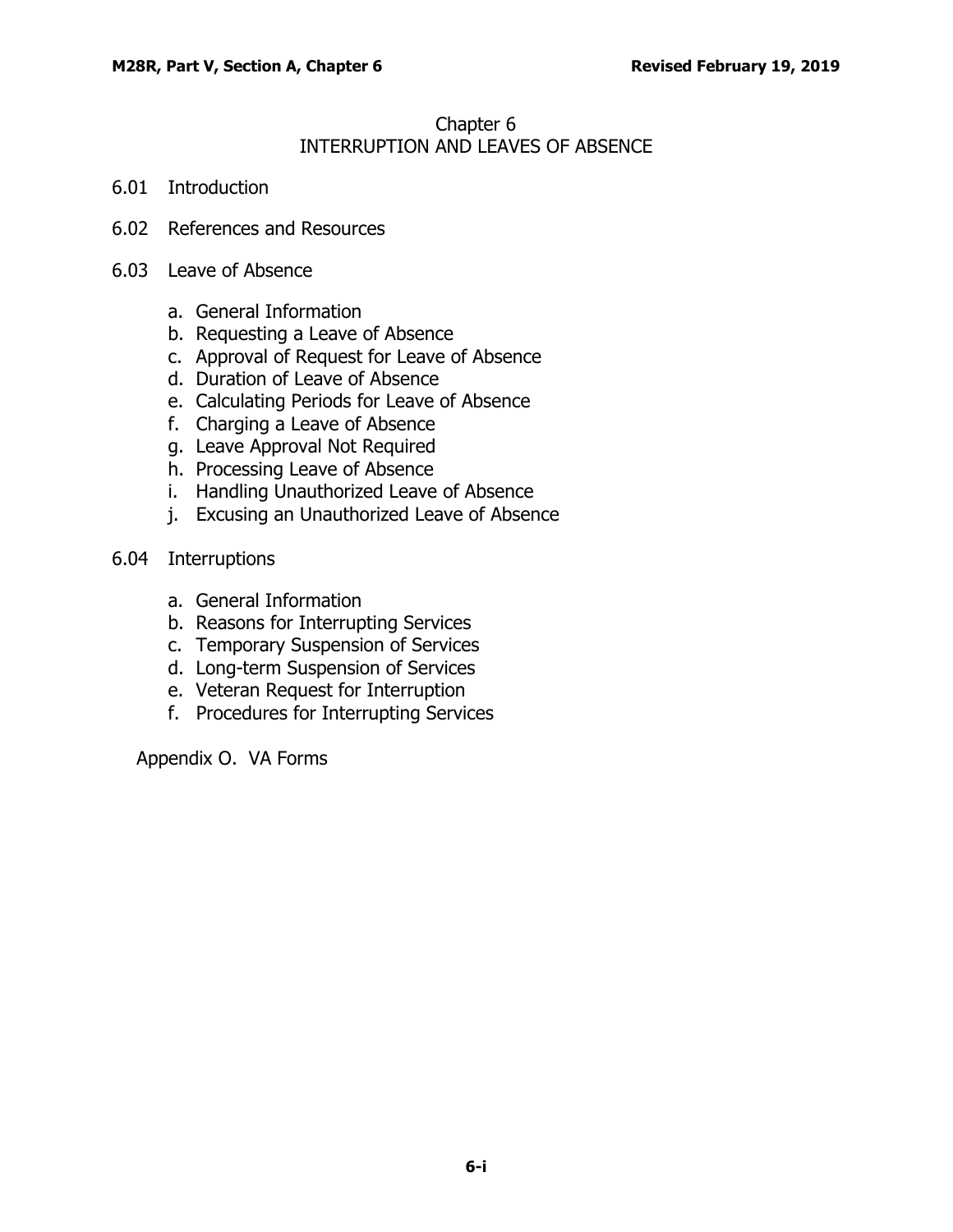## Chapter 6 INTERRUPTION AND LEAVES OF ABSENCE

## <span id="page-1-0"></span>6.01 Introduction

This chapter provides the procedural guidelines in approving requests for and implementing leaves of absence. In addition, this chapter provides the procedural guidelines for suspending rehabilitation services.

<span id="page-1-1"></span>6.02 References and Resources (Change Date February 19, 2019)

| Laws:           | 38 United States Code (U.S.C.) 3110                                                                                                                                                                                                           |
|-----------------|-----------------------------------------------------------------------------------------------------------------------------------------------------------------------------------------------------------------------------------------------|
| Regulations:    | 38 Code of Federal Regulations (CFR) 21.197<br>38 CFR 21.7139                                                                                                                                                                                 |
| VA Forms (VAF): | VAF 28-1905d, Special Report of Training<br>VAF 28-1905h, Trainee Request for Leave<br>VAF 20-0998, Your Rights to Seek Further Review of our<br>Decision (Note - this form replaced all versions of VAF 4107<br>effective February 19, 2019) |

## <span id="page-1-3"></span><span id="page-1-2"></span>6.03 Leave of Absence

a. General Information

The intent of a leave of absence is to allow a Veteran who is participating in a rehabilitation program to stop active participation for a short period of time, but have his/her rehabilitation case remain in an active status and continue to receive subsistence allowance during the leave (38 U.S.C. 3110). A leave of absence may be approved for a Veteran who is in Extended Evaluation (EE), Rehabilitation To the point of Employability (RTE), or Independent Living (IL) status. It is applicable to a period when a Veteran, with approval of his/her case manager, is not in attendance:

- In training, as defined by the educational institution, rehabilitation center, Non-Paid Work Experience (NPWE) site, apprentice site, and on-job training site.
- At work, as defined by the rules of the training establishment; or participating in a scheduled period of individual instruction.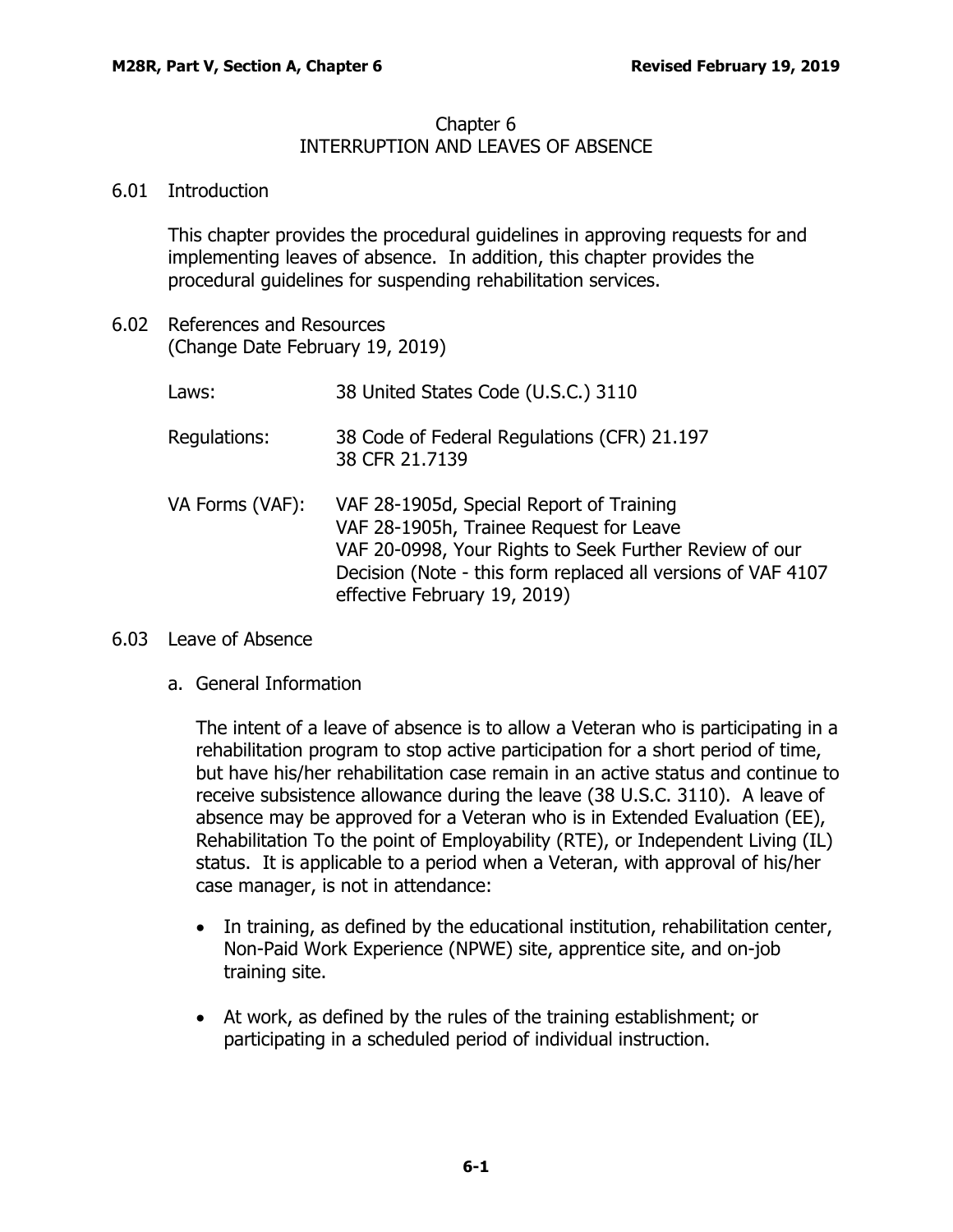<span id="page-2-0"></span>b. Requesting a Leave of Absence

A request for a leave of absence must be made by the Veteran in advance of the leave. The case manager should inform the Veteran of this requirement prior to entering a rehabilitation program.

The Veteran must provide either a written request on VAF 28-1905h, Trainee Request for Leave, or a verbal request for a leave of absence. If a verbal request is given, completion of VAF 28-1905h should occur as quickly as possible. If it is not possible for the Veteran to complete VAF 28-1905h, the case manager must document the request and assist the Veteran in completing the form and obtaining the necessary approval. See Appendix O, VA Forms, for information on how to access this, and all forms mentioned in this chapter.

The Veteran must certify that the leave will not adversely impact his/her progress from the educational institution, rehabilitation center, training establishment, or individual instructor.

<span id="page-2-1"></span>c. Approval of Request for Leave of Absence

The case manager must approve the request for a leave of absence and document the decision in a Corporate WINRS (CWINRS) note or on VAF 28- 1905d, Special Report of Training. This form must be filed in the Veteran's VR&E record.

The case manager may not approve a request for leave of absence when such approval will result in the use of more than 48 months of entitlement under the Chapter 31 program, or an extension of the date of completion of rehabilitation services. Additionally, a leave of absence may not be approved after the completion of rehabilitation services.

<span id="page-2-2"></span>d. Duration of Leave of Absence

The case manager may approve a leave of absence for no more than 30 days during a 12-month period. Under exceptional circumstances, the case manager may approve an additional 15 days of leave during the same 12 month period if failure to approve the leave would adversely affect the Veteran's ability to continue in the planned rehabilitation program.

<span id="page-2-3"></span>e. Calculating Periods for Leave of Absence

The beginning date of the year for which a leave of absence is approved is the same as the beginning date of the original subsistence allowance award. The ending date is 12 months from the beginning date. After the year in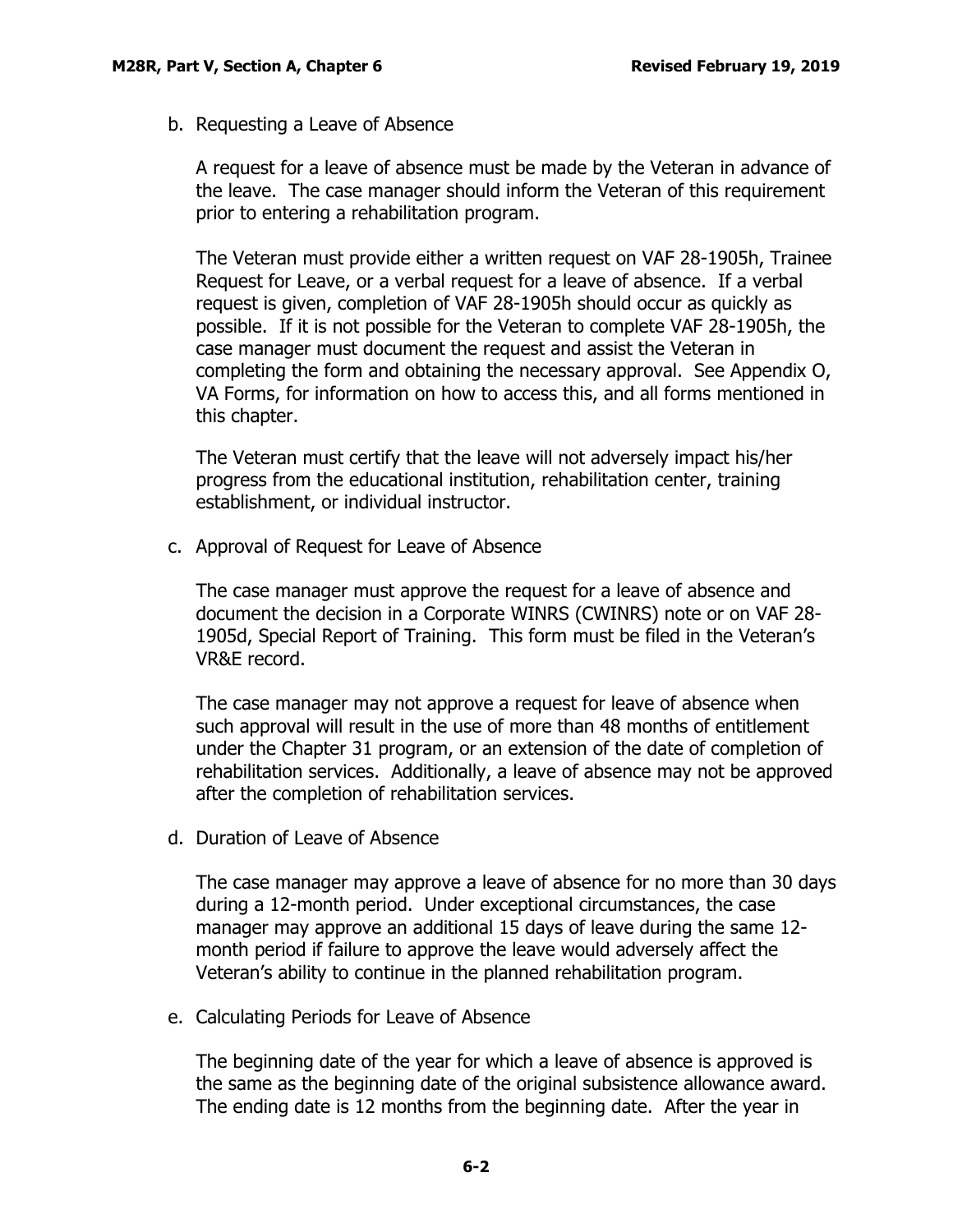which a leave of absence is authorized, subsequent 12-month periods are consecutive.

Example: A Veteran is granted a leave of absence during November 2012. The beginning date of the subsistence allowance award was September 3, 2012. The first 12-month period would be from September 3, 2012, to September 2, 2013. The second 12-month period would be from September 3, 2013, to September 2, 2014, and so on.

<span id="page-3-0"></span>f. Charging a Leave of Absence

One day of approved leave is charged for each day or partial day that the Veteran is not in attendance, at work, or participating in a scheduled period of individual instruction. The Veteran's rate of pursuit does not affect the amount of approved leave.

A Veteran receiving subsistence allowance during an approved leave of absence is considered to be pursuing a rehabilitation program. Each day of leave for which the Veteran is paid a subsistence allowance is charged against his/her Chapter 31 entitlement.

<span id="page-3-1"></span>g. Leave Approval Not Required

A leave of absence is not required, and the Veteran may continue to receive subsistence allowance, under the following conditions:

- When the facility where the Veteran is pursuing a rehabilitation program is temporarily not providing services, such as when the facility is closed under an executive order from the President, or the facility is closed due to an emergency situation.
- When a Veteran is participating in on-job training and the site observes holidays established by state or federal law.
- When a Veteran participating in farm cooperative training who is required, because of routing operations, to be absent from the farm or from a farm cooperative course given at an educational institution.
- When a Veteran is pursuing a standard college degree, during weekends and legal holidays, or customary vacation periods.
- When a Veteran, as part of an approved program, transfers from one institution to another.
- A Veteran pursuing a non-college degree may be excused up to five days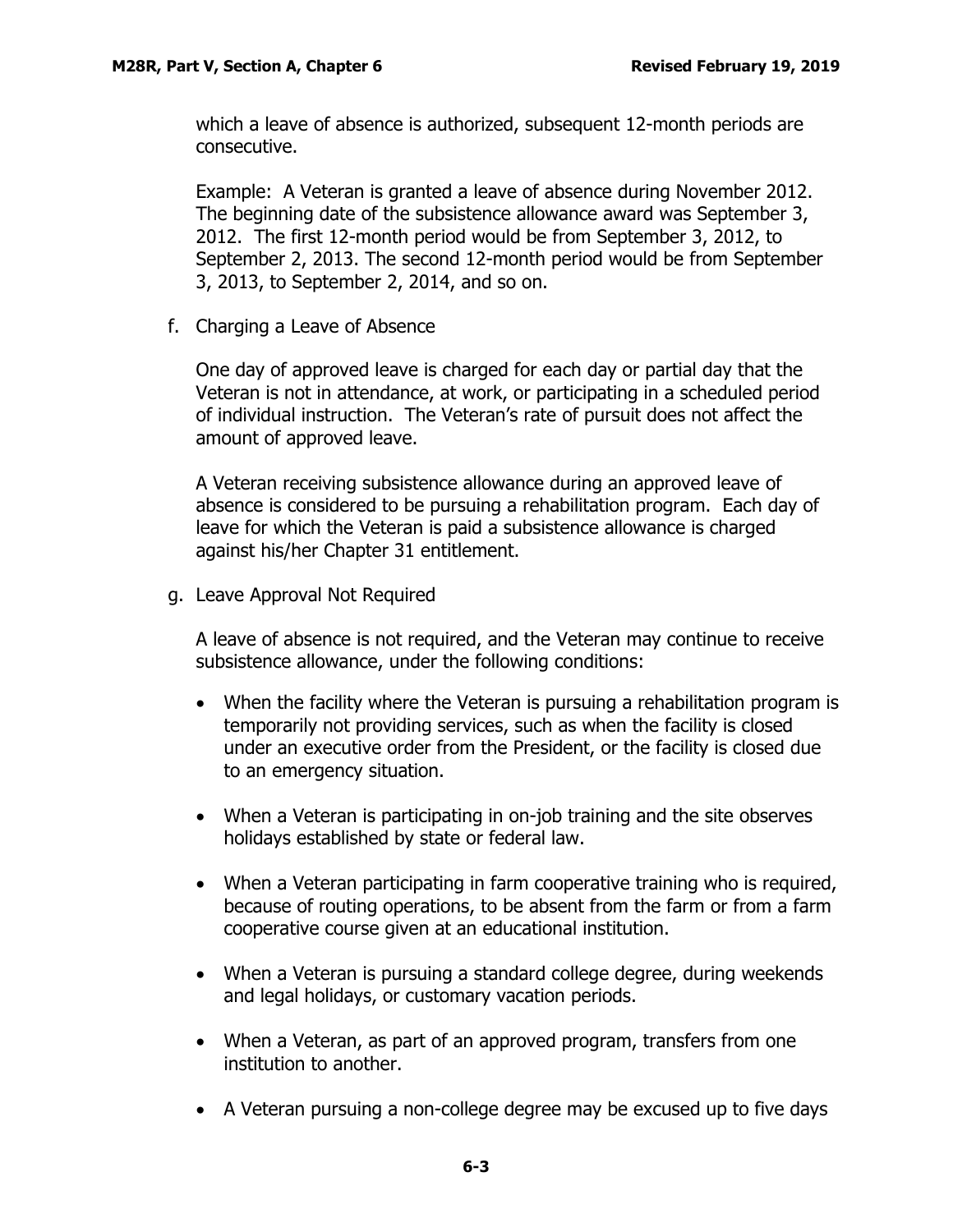per 12-month period when the school is not providing services because of instructor professional meetings.

Note: A Veteran who wishes to receive subsistence allowance while a facility is temporarily not providing services under circumstances other than those outlined above must request and be granted an approved leave of absence.

<span id="page-4-0"></span>h. Processing Leave of Absence

The case manager must adhere to the following guidelines when processing an approved leave of absence:

- 1. Document the reason for the leave of absence and the approval of the request on VAF 28-1905d or in a CWINRS note.
- 2. Outline the ending date of the current 12-month reporting period and number of days of leave used within the approved reporting period in the remarks section of VAF 28-1905d or in a CWINRS note.
- 3. File VAF 28-1905h and other related documents of the approval for leave from the training facility or individual instructor in the Veteran's VR&E record.
- 4. Notify the Veteran in writing regarding the approval of the request for leave of absence.
- 5. File a copy of the notification letter in the Veteran's VR&E record.
- 6. If the Veteran is receiving payment at the Chapter 30 rate, administer the Chapter 30 payment rate according the guidelines for Chapter 30, and determine the effect of the absence under 38 CFR 21.7139.
- 7. Document in CWINRS notes that the Veteran is on authorized leave and receiving subsistence allowance as an active participant in rehabilitation services. Specify the period of the leave of absence.
- <span id="page-4-1"></span>i. Handling Unauthorized Leave of Absence

When a Veteran takes an unauthorized leave of absence, the case manager must adjust the Veteran's subsistence allowance award to recoup the amount paid and the time used during the unauthorized leave of absence, and informs the Veteran of the adjustment.

<span id="page-4-2"></span>j. Excusing an Unauthorized Leave of Absence

The case manager may excuse an unauthorized leave of absence when it was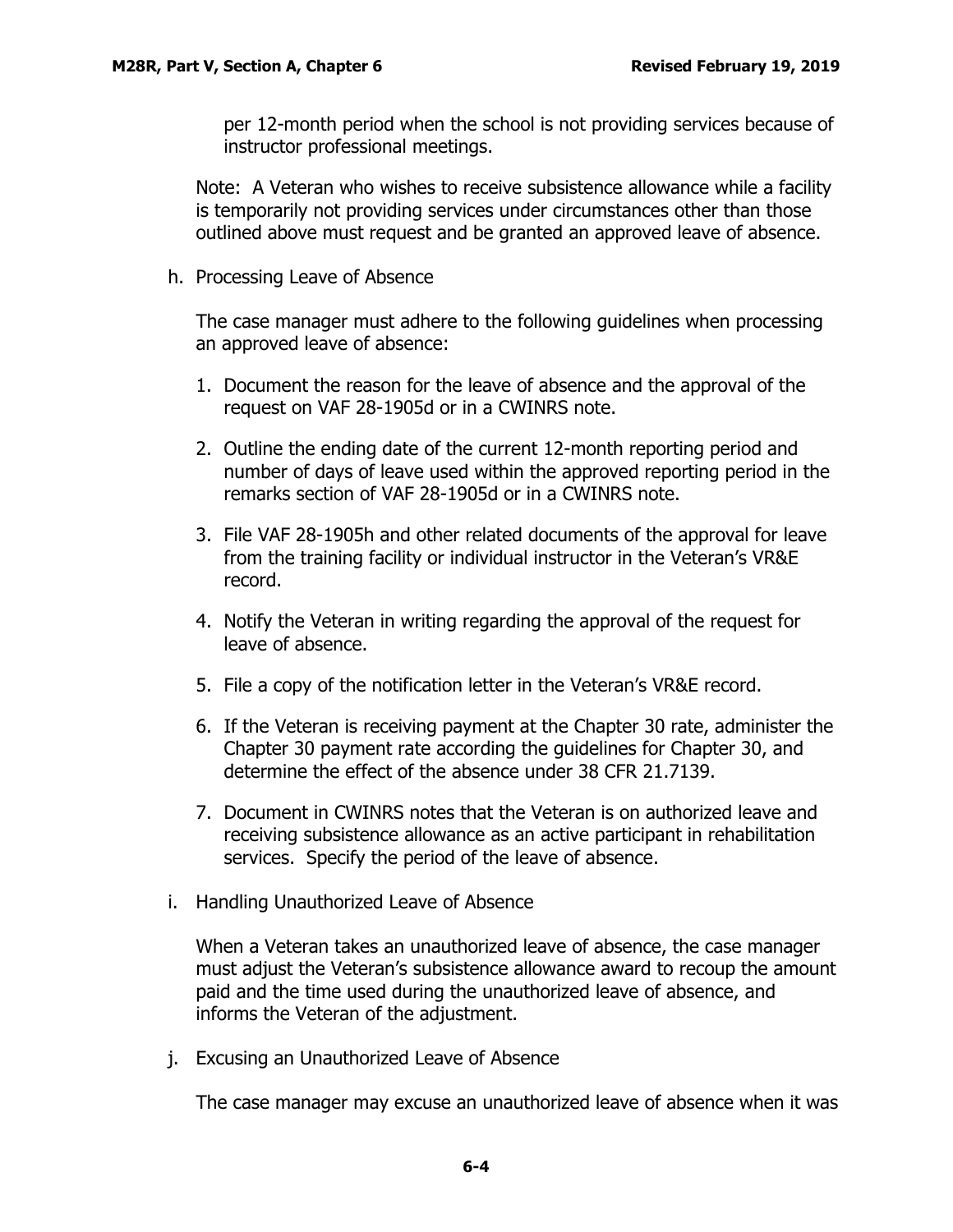not possible for the Veteran to obtain advance approval for the leave of absence and the conditions for approval of a leave of absence would otherwise be met.

The justification for excusing the authorized leave of absence must be clearly documented in a CWINRS note or on VAF 28-1905d and filed in the Veteran's VR&E record.

- <span id="page-5-1"></span><span id="page-5-0"></span>6.04 Interruptions
	- a. General Information

The purpose of Interrupted (INT) status is to recognize that a variety of situations may arise in the course of a Veteran's rehabilitation program that would make a suspension of his/her program necessary (38 CFR 21.197). INT status is reserved for suspending services from existing rehabilitation plans. Prior to the interruption, the case manager must determine that the Veteran will be able to return to his/her program of rehabilitation or employment services after resolving the issues causing the interruption. A case may be placed in Interrupted (INT) from EE, RTE, IL, or Job Ready (JR) status. It is no longer allowable to move a case from Evaluation and Planning (EP) status to INT status.

<span id="page-5-2"></span>b. Reasons for Interrupting Services

A Veteran's case may be assigned to INT status for a variety of reasons including, but not limited to the following:

- 1. Prior to placing the Veteran's case in Discontinued (DIS) status to ensure that all appropriate actions are taken to assist the Veteran in continuing his/her program and provide the Veteran with due process.
- 2. The Veteran's conduct and cooperation has become unsatisfactory.
- 3. The Veteran cannot continue his/her rehabilitation program because the necessary training and rehabilitation services are unavailable.
- 4. The Veteran is unable to initiate or continue a rehabilitation plan due to medical reasons, family emergencies, etc.
- 5. The Veteran is recalled to active duty.
- 6. The Veteran becomes a fugitive felon or is incarcerated.
- 7. The Veteran's rehabilitation plan is redeveloped to an Individual Independent Living Plan (IILP) from INT, EE, RTE, IL, or JR status.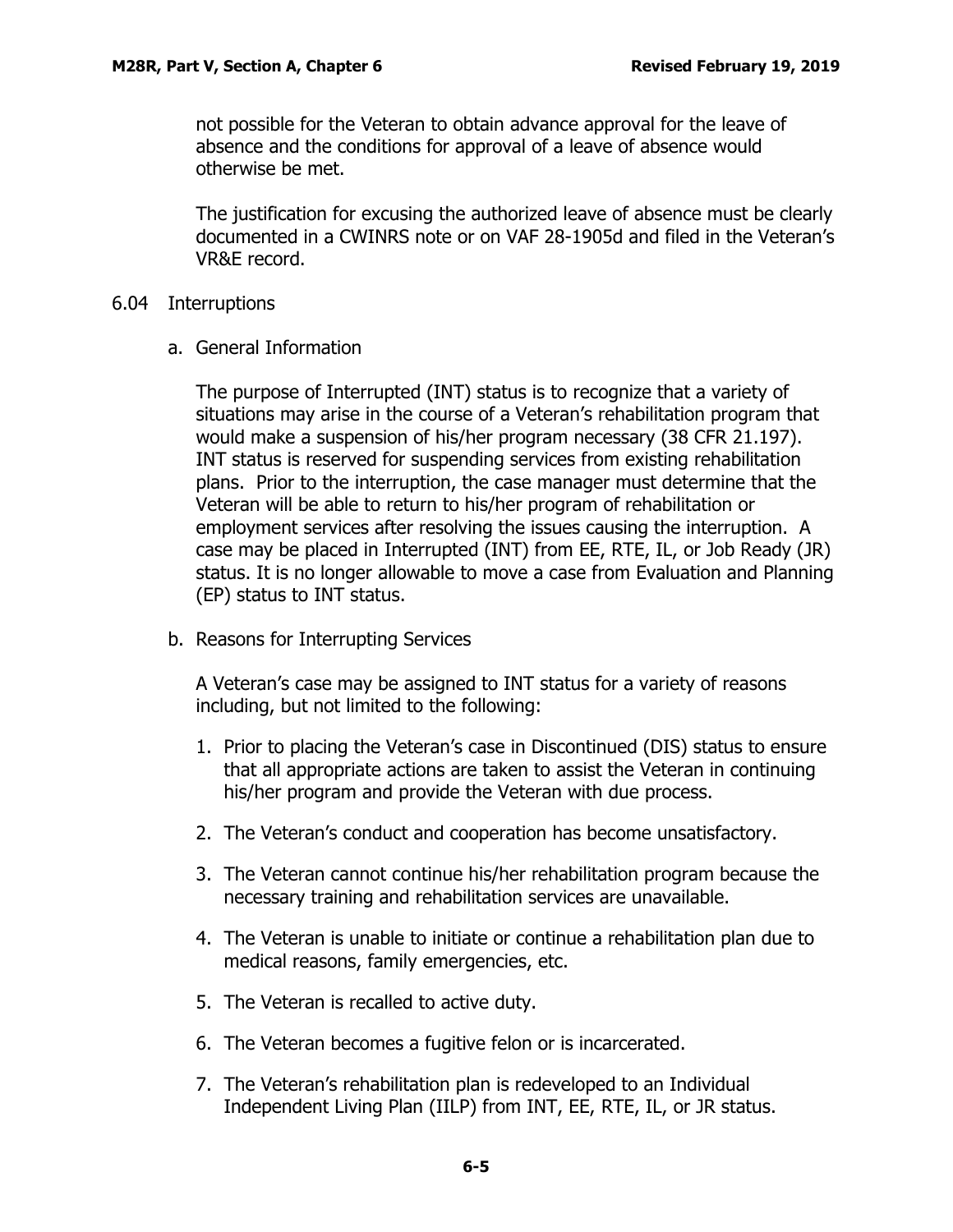- <span id="page-6-0"></span>c. Temporary Suspension of Services
	- 1. Rehabilitation To the Point of Employability (RTE) Status (Change Date November 16, 2018)

Cases in RTE status will not be placed in INT status during temporary periods of suspension, but will remain in RTE status during temporary periods of inactivity when the following apply:

- Services are temporarily suspended, but the Veteran will return or is expected to continue receiving services at a later time, and
- The case manager has established an anticipated date for the Veteran to return to the program.

The case manager must ensure that the temporary suspension of services is clearly documented on VAF 28-1905d or CWINRS notes specifying the estimated date of the Veteran's return to his/her program.

Example: If a Veteran takes off a semester for personal reasons, then the case should not be interrupted. However, there should be a reasonable expectation that Veteran will return on or around an agreed upon return date.

A case in RTE status must be closely monitored when services are temporarily suspended to ensure that the Veteran is progressing successfully and completing his/her rehabilitation program in a timely manner. This may be accomplished by establishing an anticipated date for the Veteran to resume active participation and by ensuring that each case manager routinely and systematically conducts Veteran follow-ups and case reviews. Follow-up should be conducted at least once per 90 days while the case is temporarily suspended.

The case may be moved to INT status if it is determined, based on the case manager's professional judgment that the Veteran's situation may not improve or develop as expected and may result in a case closure. Due process procedures must be followed prior to case closure.

Refer to M28R.V.A.7 for additional guidance on processing case closures.

2. Extended Evaluation (EE), Independent Living (IL) and Job Ready (JR) **Statuses** 

(Change Date November 16, 2018)

Cases in EE, IL and JR statuses may be placed in INT status when a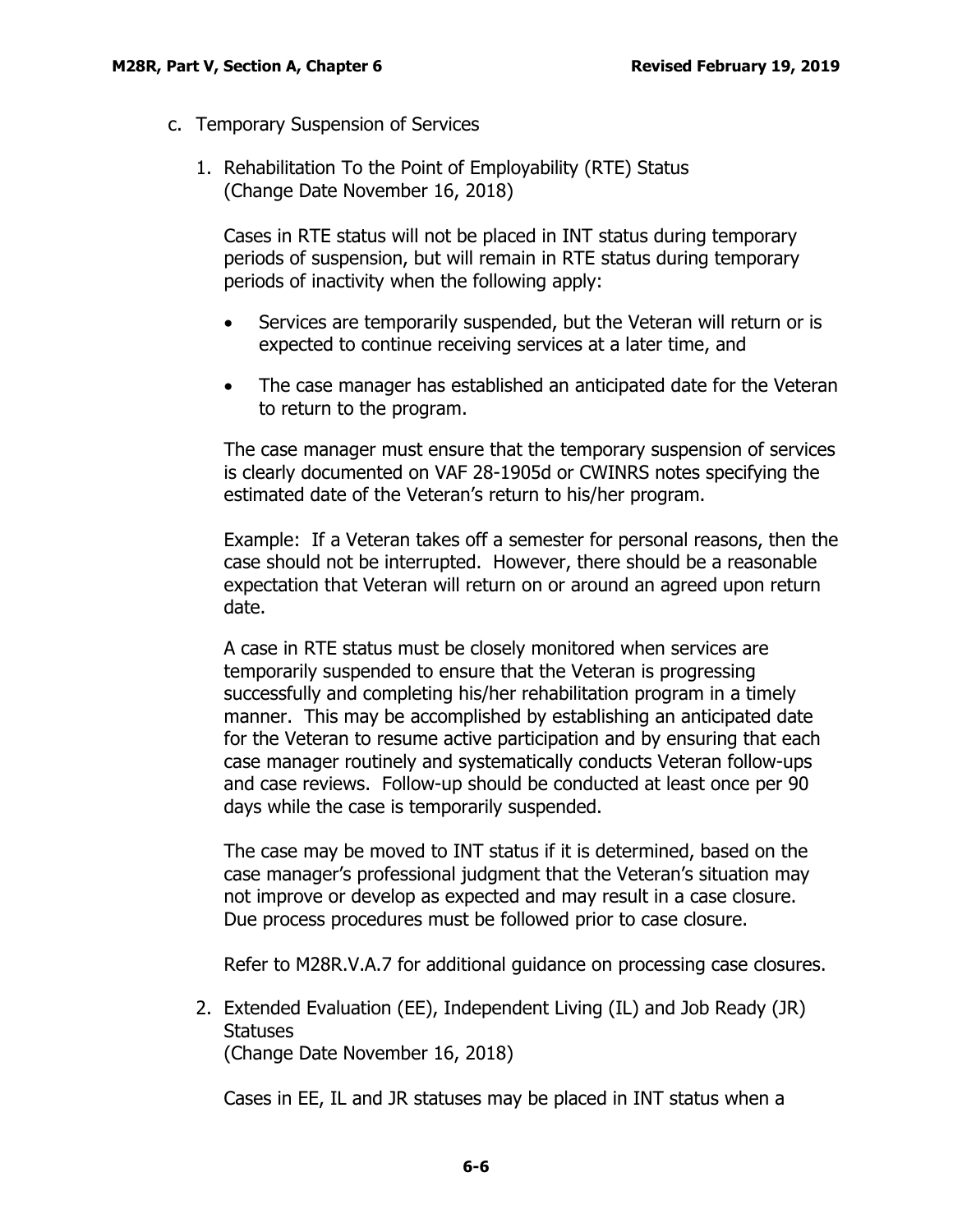temporary suspension of services is necessary. The case manager must ensure that the decision to interrupt services is clearly explained and documented on VAF 28-1905d or in a CWINRS note. The case manager must also note the expected date of the Veteran's return to active status. Due process notice is not required since this is not considered an adverse action.

Example: If a Veteran will be taking a trip to South America for 3 months and will not be available to participate in monthly monitoring, job seeking or coaching, or other services specified in the plan, it would be appropriate to place the case in INT status. The case manager must note the Veteran's anticipated return date.

The case manager must conduct follow-up activities during this period. The follow-up activities must be documented in a CWINRS note or on VAF 28-1905d and filed in the Veteran's VR&E record.

If the Veteran does not resume participation as planned, due process procedures must be followed prior to case closure since the discontinuance would be an adverse action that requires prior notice.

<span id="page-7-0"></span>d. Long-term Suspension of Services (Change Date November 16, 2018)

Cases in RTE status may be placed in INT status during extended periods of inactivity when the Veteran takes off more than one term from training due to personal or medical reasons and it appears that the period of inactivity may be long term. This must be clearly documented by the case manager.

If no documented attempts to reach the Veteran are documented on the case, then the case should not be placed in INT status without prior notice. Documented attempts to reach the Veteran should be done in a CWINRS note and include phone calls, emails, and mailed letters showing the case managers efforts to reach the Veteran. Extensive efforts must be made to contact the Veteran prior to placement of the case into INT status. Attempted contacts must be documented clearly in a CWINRS note or on VAF 28-1905d and filed in the Veteran's VR&E record.

After the case is placed in INT status, the case manager must conduct followup activities in intervals of no more than 90 days. The follow-up activities must be documented in a CWINRS note or on VAF 28-1905d and filed in the Veteran's VR&E record.

If the Veteran does not resume participation as planned, due process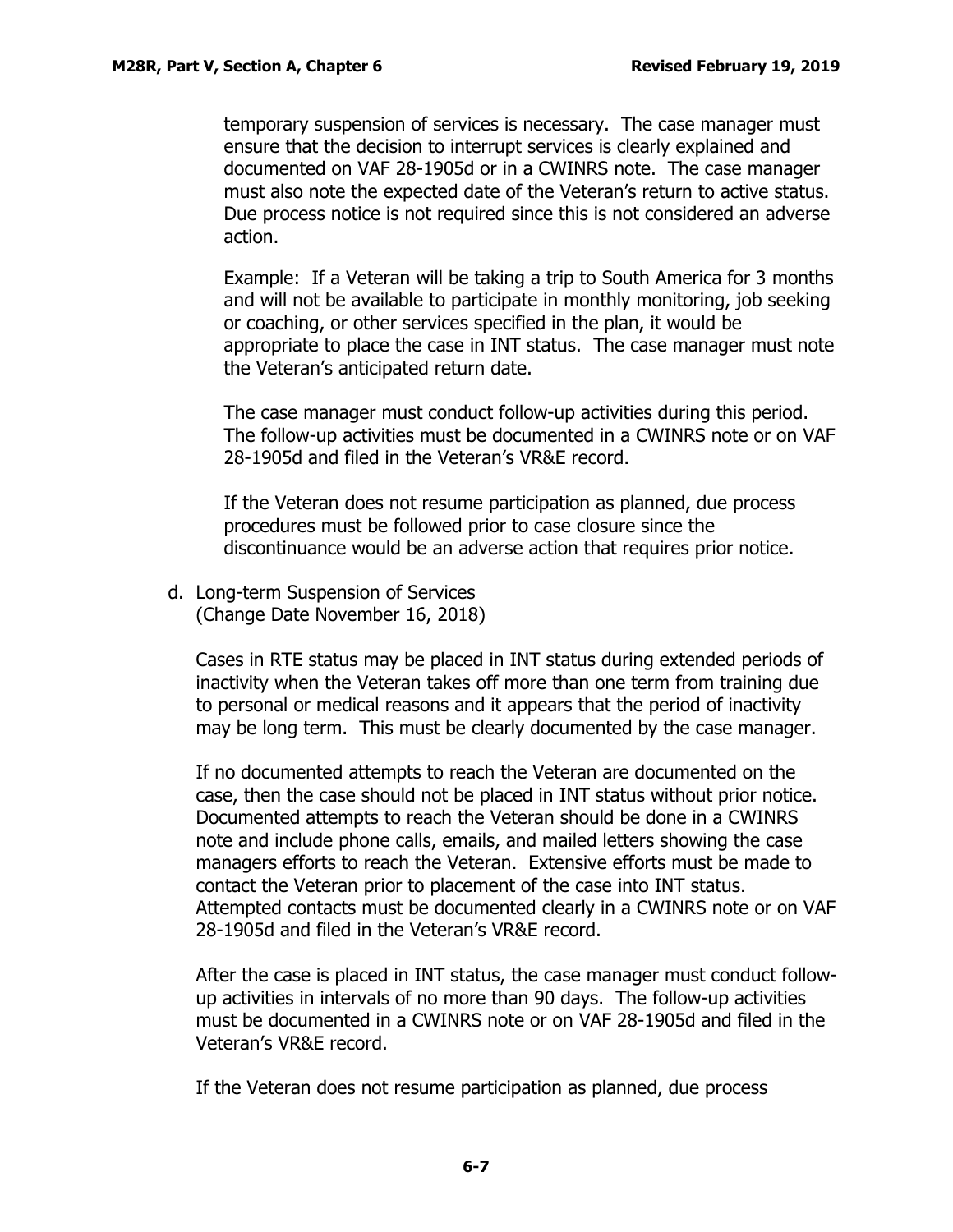procedures must be followed prior to case closure since the discontinuance would be an adverse action that requires prior notice.

<span id="page-8-0"></span>e. Veteran Request for Interruption

A Veteran has the right to request a temporary interruption of services for valid reasons. The issues may include, but are not limited to, major health issues, family emergencies, legal, or financial issues. The reasons for requesting an interruption include issues that may be resolved within a period of one to six months.

The Veteran's election for an interruption of services may be made in lieu of requesting for leave of absence to conserve his/her entitlement.

- <span id="page-8-1"></span>f. Procedures for Interrupting Services
	- 1. Agreed Upon Interruption of Services

When an interruption is agreed upon by the case manager and the Veteran and an anticipated date to his/her rehabilitation program has been determined, an interruption is not considered an adverse action and for that reason, does not require prior notice.

The case manager must document the reason(s) for the interruption, the expected outcome, actions to be completed during the interruption, and the expected date of the Veteran's return to active status on VAF 28- 1905d or in a CWINRS note.

The case manager must also inform the Veteran in writing of the following information:

- Explanation or reason(s) for the interruption.
- Steps to be taken by the Veteran and VA to continue the rehabilitation program.
- Explanation of the consequences if the Veteran does not follow the steps as outlined in the notification letter.
- 2. Notification of an Intent to Deny, Reduce, or Stop Benefits (Change Date February 19, 2019)

If an interruption letter (VR-58) is sent to provide notification of intent to deny, reduce, or stop benefits, then due process is required. The case manager must document the reason(s) for the interruption, the expected